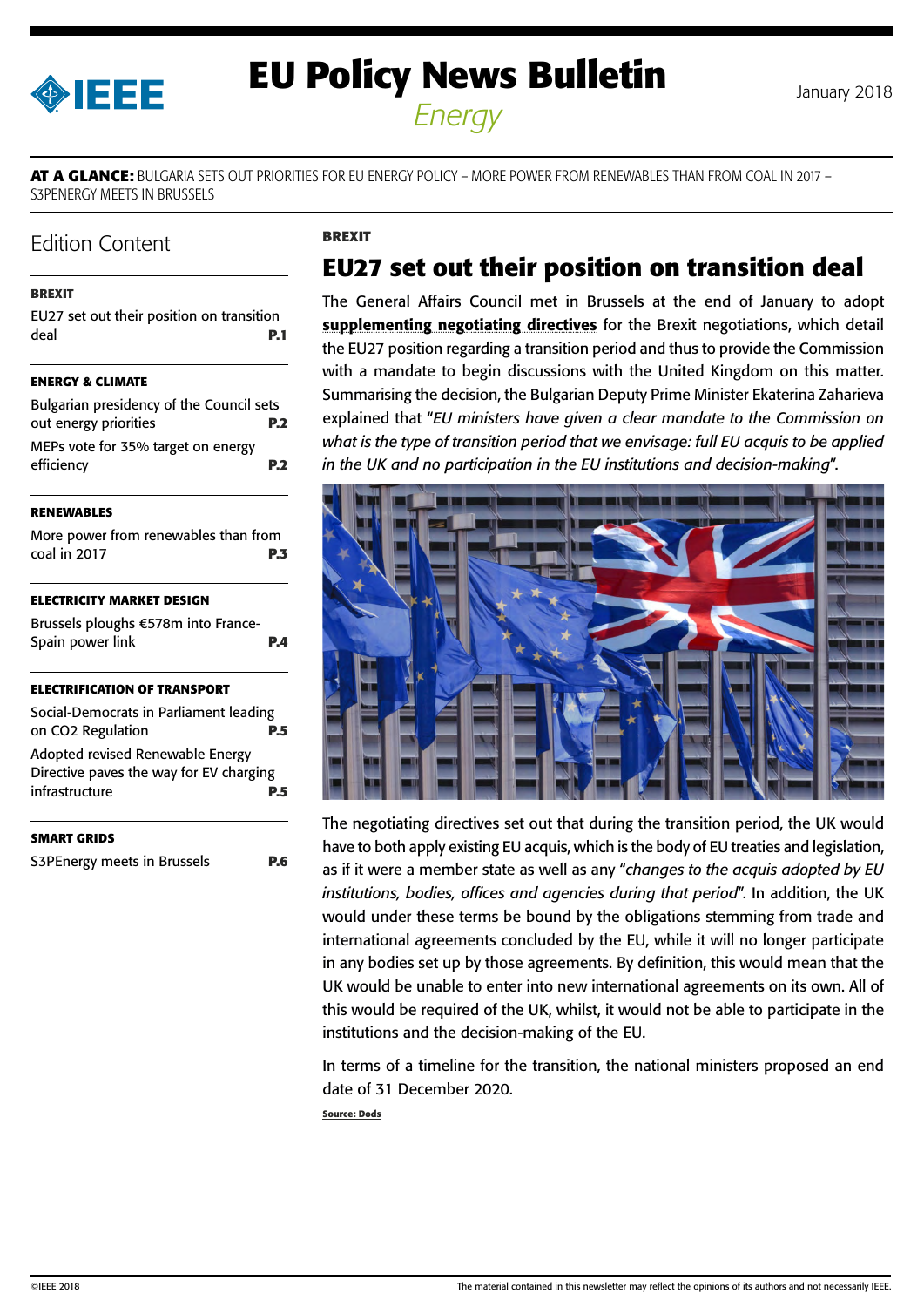### <span id="page-1-0"></span>**[BREXIT](#page-0-0)**

[EU27 set out their position on transition](#page-0-0)  [deal](#page-0-0) **P.1**

### **ENERGY & CLIMATE**

| Bulgarian presidency of the Council sets         |                |
|--------------------------------------------------|----------------|
| out energy priorities                            | <b>P.2</b>     |
| MEPs vote for 35% target on energy<br>efficiency | P <sub>2</sub> |

### **[RENEWABLES](#page-2-0)**

[More power from renewables than from](#page-2-0)  [coal in 2017](#page-2-0) **P.3**

### **[ELECTRICITY MARKET DESIGN](#page-3-0)**

| Brussels ploughs €578m into France- |            |
|-------------------------------------|------------|
| Spain power link                    | <b>P.4</b> |

### **[ELECTRIFICATION OF TRANSPORT](#page-4-0)**

| Social-Democrats in Parliament leading                                                        |     |
|-----------------------------------------------------------------------------------------------|-----|
| on CO2 Regulation                                                                             | P.5 |
| Adopted revised Renewable Energy<br>Directive paves the way for EV charging<br>infrastructure | P.5 |

### **[SMART GRIDS](#page-5-0)**

[S3PEnergy meets in Brussels](#page-5-0) **P.6**

### ENERGY & CLIMATE

# **Bulgarian presidency of the Council sets out energy priorities**

As from this month, Bulgaria will hold the presidency of the Council of Member States for the next semester. This means it will chair all Council meetings, from Working Party level to Ministerial level. Prior to taking over the presidency from Estonia, Bulgaria outlined its priorities for the presidency. For energy, the Bulgarian Presidency outlined the following objectives:

- It will strive to achieve a stable Energy Union and increase the potential for regional cooperation by promoting the construction of the necessary infrastructure, with a view to ending the isolation of some of the Member States from the European gas and electricity grids.
- Ensuring the security of gas supply through diversification of sources and routes, protecting
- the critical energy infrastructure, as well as measures related to increasing energy efficiency as a contribution to the reduction of energy consumption, are among the key issues the Bulgarian Presidency will work on with a view to finding sustainable solutions.

**Source: Bulgarian presidency programme 2018**

# **MEPs vote for 35% target on energy efficiency**

This month MEPs voted for a minimum 35% binding target to increase energy efficiency in the EU.

The vote in the European's Parliament plenary also backed the energy efficiency obligations of Article 7, which would require EU countries to save 1.5% of energy annually.

In this month's [vote in Strasbourg,](http://www.europarl.europa.eu/news/en/press-room/20180112IPR91629/meps-set-ambitious-targets-for-cleaner-more-efficient-energy-use) 485 MEPs backed the main compromise text of the Energy Efficiency Directive (EED), while 132 voted against and 58 abstained.

Parliamentarians within S&D group, which took the lead shaping the legislation, welcomed the result of the vote, adding that it had substantially scaled up ambition for energy savings.

"*We have also managed to close most of the loopholes that slowed down the progress under the existing legislation, such as including the transport sector and pushing member states to replace those measures that do not deliver savings*," said the rapporteur for energy efficiency, EP Miroslav Poche (S&D, CZ).

MEPs backed proposals in the EED to fully include energy use in transport from 2020.

**Source: Ends + Interel**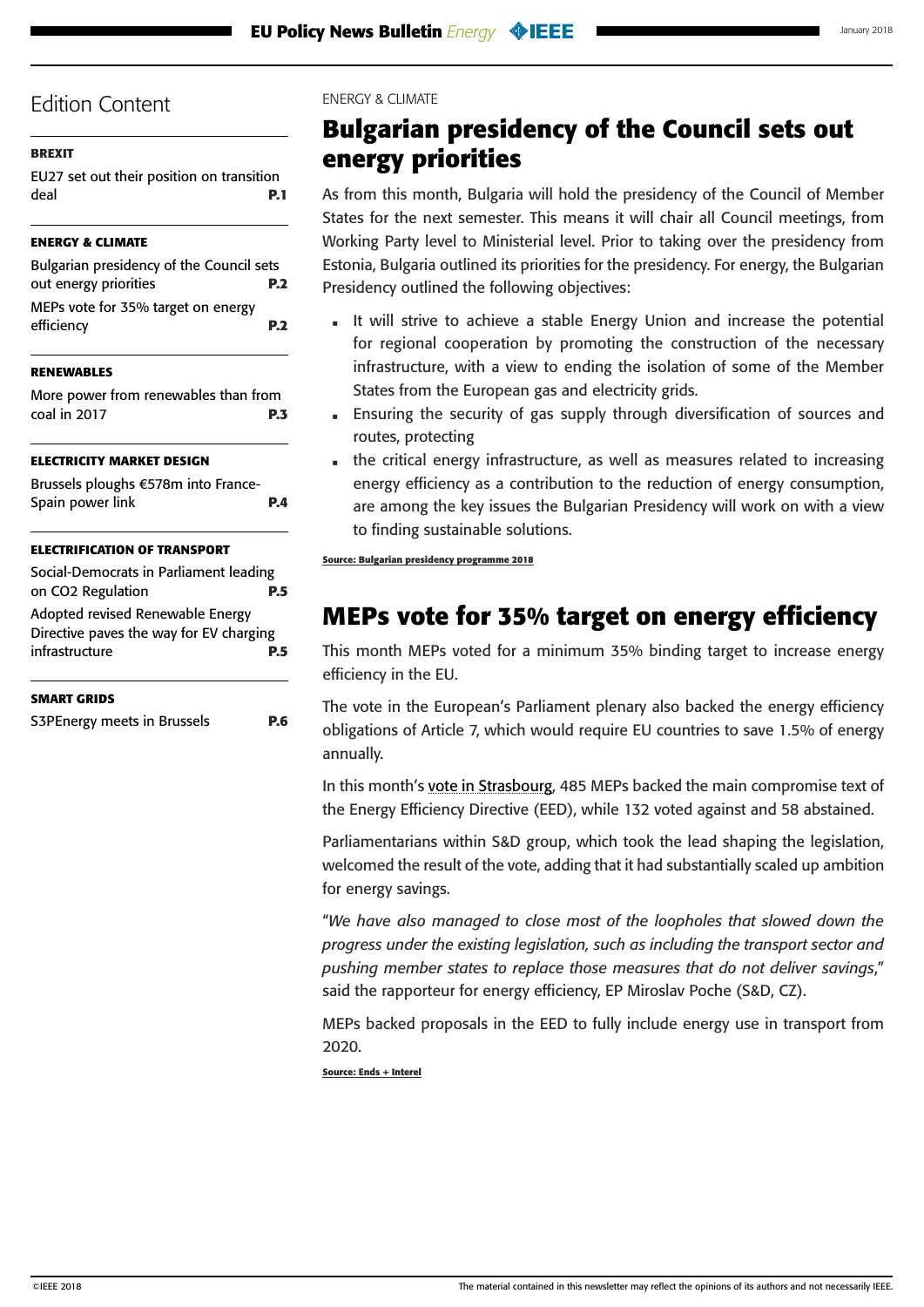### <span id="page-2-0"></span>**[BREXIT](#page-0-0)**

[EU27 set out their position on transition](#page-0-0)  [deal](#page-0-0) **P.1**

### **[ENERGY & CLIMATE](#page-1-0)**

| Bulgarian presidency of the Council sets         |                |
|--------------------------------------------------|----------------|
| out energy priorities                            | <b>P.2</b>     |
| MEPs vote for 35% target on energy<br>efficiency | P <sub>2</sub> |
|                                                  |                |

### **RENEWABLES**

More power from renewables than from coal in 2017 **P.3**

#### **[ELECTRICITY MARKET DESIGN](#page-3-0)**

| Brussels ploughs €578m into France- |            |
|-------------------------------------|------------|
| Spain power link                    | <b>P.4</b> |

#### **[ELECTRIFICATION OF TRANSPORT](#page-4-0)**

| Social-Democrats in Parliament leading                                      |            |
|-----------------------------------------------------------------------------|------------|
| on CO2 Regulation                                                           | <b>P.5</b> |
| Adopted revised Renewable Energy<br>Directive paves the way for EV charging |            |
| infrastructure                                                              | <b>P.5</b> |
|                                                                             |            |

| <b>SMART GRIDS</b>          |            |
|-----------------------------|------------|
| S3PEnergy meets in Brussels | <b>P.6</b> |

### RENEWABLES

# **More power from renewables than from coal in 2017**



According to the **[Power Industry 2017 report](https://sandbag.org.uk/project/european-energy-transition-power-sector-2017/)**, by Sandbag and Agora Energiewende, the EU in 2017 generated more power from wind, solar and biomass than coal, but deployment of low carbon energy remained patchy across the EU, while greenhouse gas emissions rose 1% last year.

The report states that generation from wind, solar and biomass rose by 12% in 2017 to 679 terawatt hours, putting output from these sources above coal generation for the first time.

In addition, the roll-out of renewable energy across the EU has become increasingly uneven, the report finds, with Germany and the UK alone contributing to 56% of the growth in renewables in the past three years, while countries in central and eastern Europe, most notably Poland, continued to cling tightly to the use of coal.

The report also showed a disappointing trend in terms of energy efficiency, with overall consumption of electricity rising 0.7% last year, the third consecutive year of increases. "Europe's efficiency efforts are not sufficient and hence the EU's efficiency policy needs further strengthening," the report states.

Looking ahead to trilogue negotiations on the 2030 renewable energy target, the report mentions that wind and solar power production could either double or triple compared to 2017, depending on the outcome of talks between lawmakers, the Commission and member states.

**Source: Ends Europe**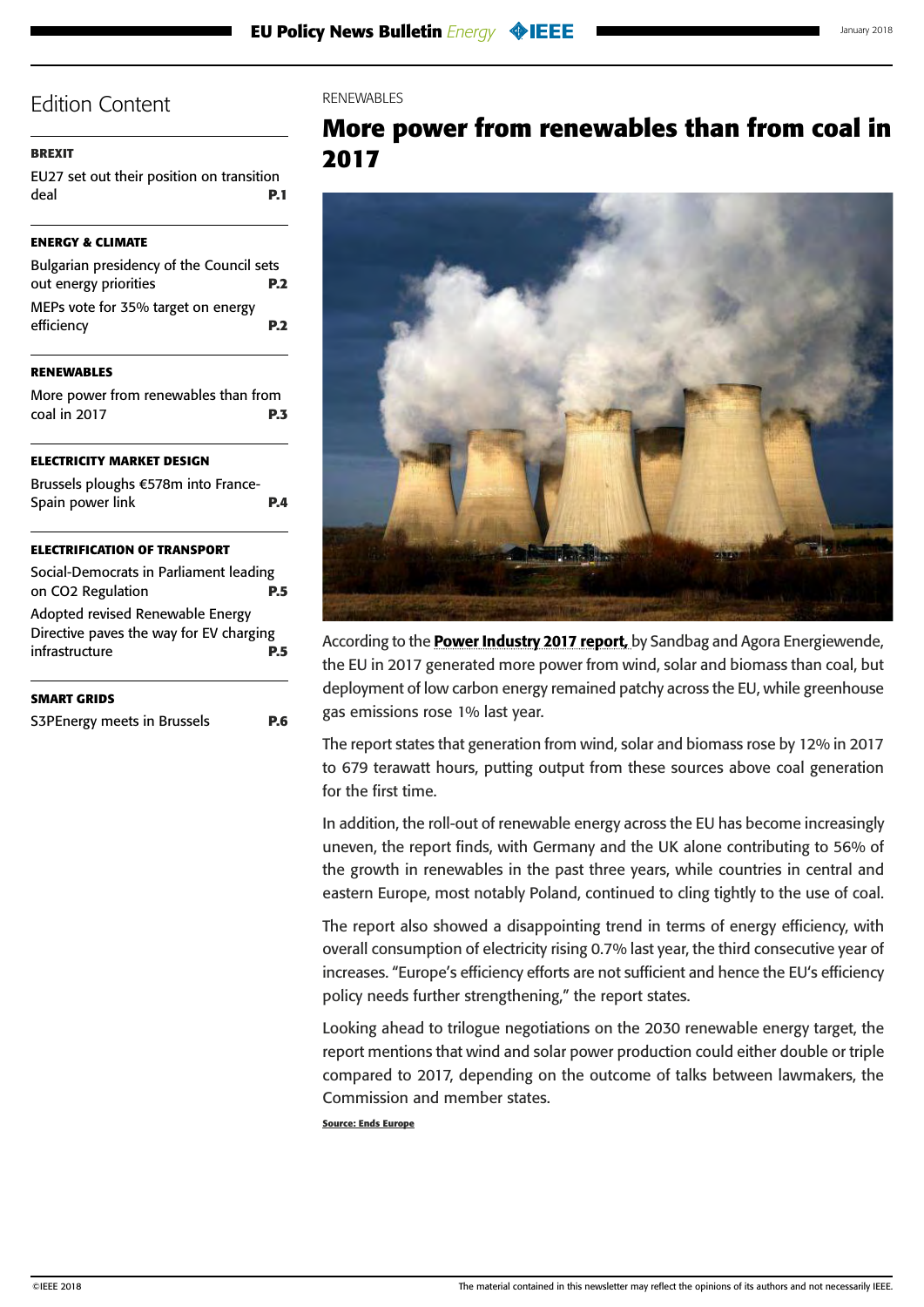### <span id="page-3-0"></span>**[BREXIT](#page-0-0)**

[EU27 set out their position on transition](#page-0-0)  [deal](#page-0-0) **P.1**

### **[ENERGY & CLIMATE](#page-1-0)**

| Bulgarian presidency of the Council sets         |            |
|--------------------------------------------------|------------|
| out energy priorities                            | <b>P.2</b> |
| MEPs vote for 35% target on energy<br>efficiency | <b>P.2</b> |

### **[RENEWABLES](#page-2-0)**

[More power from renewables than from](#page-2-0)  [coal in 2017](#page-2-0) **P.3**

### **ELECTRICITY MARKET DESIGN**

| Brussels ploughs €578m into France- |            |
|-------------------------------------|------------|
| Spain power link                    | <b>P.4</b> |
|                                     |            |

### **[ELECTRIFICATION OF TRANSPORT](#page-4-0)**

| Social-Democrats in Parliament leading                                      |     |
|-----------------------------------------------------------------------------|-----|
| on CO2 Regulation                                                           | P.5 |
| Adopted revised Renewable Energy<br>Directive paves the way for EV charging |     |
| infrastructure                                                              | P.5 |
|                                                                             |     |

| SMART GRIDS |  |
|-------------|--|
|             |  |

[S3PEnergy meets in Brussels](#page-5-0) **P.6**

### ELECTRICITY MARKET DESIGN

# **Brussels ploughs €578m into France-Spain power link**



The EU will provide nearly EUR 580m of funding for a high-voltage power line between France and Spain, the European Commission said this month as it unveiled a series of investments to ready Europe's grid for increasing wind and solar deployment.

Climate and energy commissioner Miguel Arias Canete described the construction of the Biscay Gulf undersea interconnector, which is intended to boost transmission capacity between the two countries by 80% to 5 megawatts, as an important step towards integrating the Iberian Peninsula in Europe's energy market.

**Source: Ends Europe**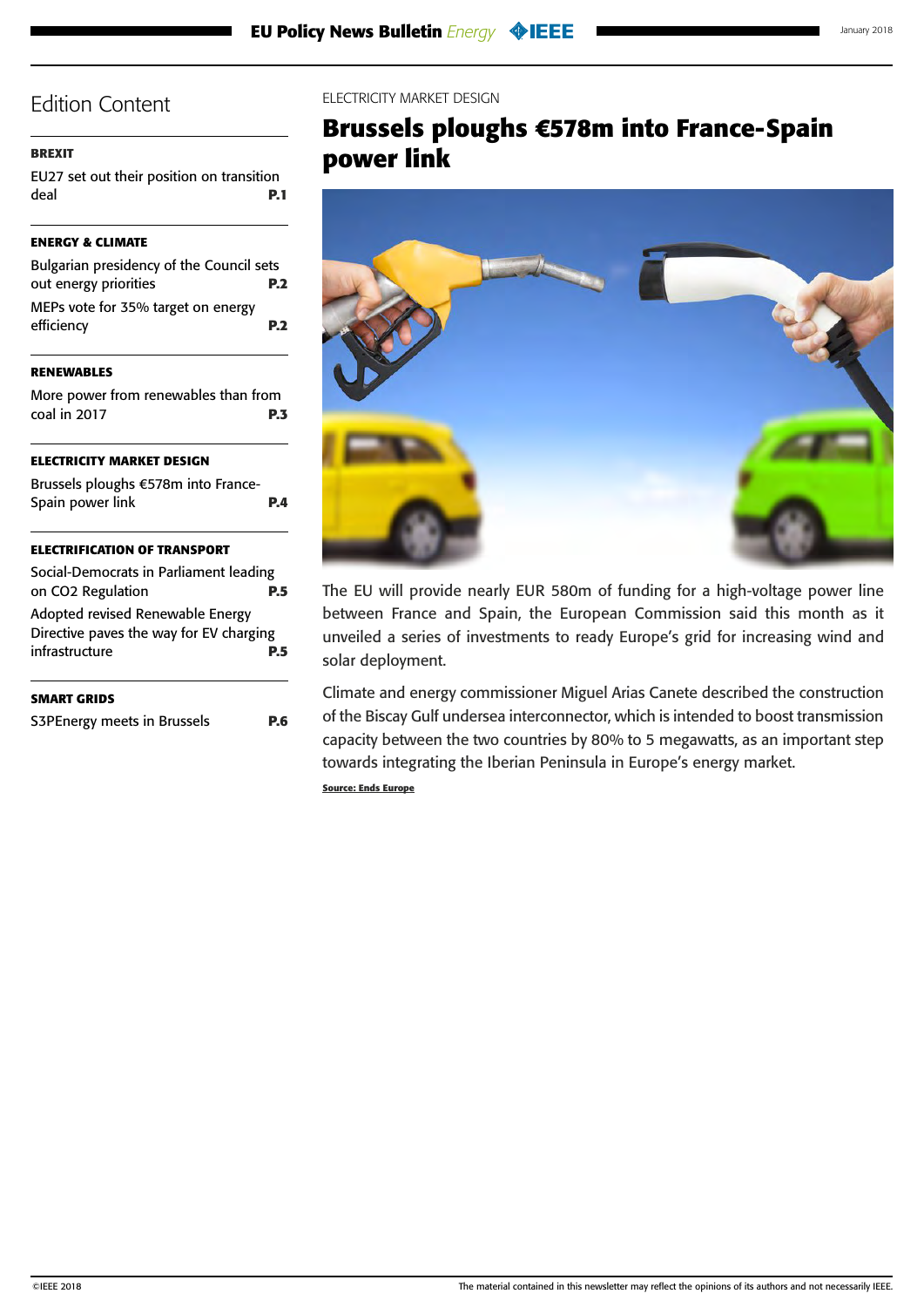### <span id="page-4-0"></span>**[BREXIT](#page-0-0)**

[EU27 set out their position on transition](#page-0-0)  [deal](#page-0-0) **P.1**

## **[ENERGY & CLIMATE](#page-1-0)**

| Bulgarian presidency of the Council sets         |                 |
|--------------------------------------------------|-----------------|
| out energy priorities                            | <b>P.2</b>      |
| MEPs vote for 35% target on energy<br>efficiency | P. <sub>2</sub> |

### **[RENEWABLES](#page-2-0)**

| More power from renewables than from |            |
|--------------------------------------|------------|
| coal in 2017                         | <b>P.3</b> |

## **[ELECTRICITY MARKET DESIGN](#page-3-0)**

| Brussels ploughs €578m into France-<br>Spain power link                     | PД  |
|-----------------------------------------------------------------------------|-----|
| <b>ELECTRIFICATION OF TRANSPORT</b>                                         |     |
| Social-Democrats in Parliament leading<br>on CO <sub>2</sub> Regulation     | P.5 |
| Adopted revised Renewable Energy<br>Directive paves the way for EV charging |     |
| infrastructure                                                              | P.5 |

[S3PEnergy meets in Brussels](#page-5-0) **P.6**

ELECTRIFICATION OF TRANSPORT

# **Social-Democrats in Parliament leading on CO2 Regulation**

The Social-Democrat group in the Parliament's Environment Committee group will obtain rapporteurship on the CO2 regulation which was proposed by the European Commission on 8 November. Miriam Dalli (S&D,MT) will draft a report on the Commission proposal.

The Social-Democrats in the European Parliament are strong supporters of a faster uptake of electric vehicles in Europe, and have expressed their disappointment with the low ambition for electric vehicles incentives in the European Commission's proposal.

**Source: Interel**

# **Adopted revised Renewable Energy Directive paves the way for EV charging infrastructure**

This month the European Parliament's plenary voted on the Renewable Energy [Directive](file:///H:/Media/Design/Client%20work/EU/Events/IEEE/Newsletter/January%202018/Adopted%20revised%20Renewable%20Energy%20Directive%20paths%20the%20way%20for%20increased%20EV%20charging%20infrastructure). Policymakers included an incentive in the text in order to facilitate the uptake of e-mobility: from now on, renewable electricity supplied to vehicles will be considered 2.5 its energy content. Such multiplier helps Member States to attain the requirement to have at least 12% renewable energy sources of the overall energy consumption in the transport sector. In addition, an amendment was passed that set a target for Member States to ensure that 90% of fuel stations are equipped with high-power recharging points for EVs by 2022.

**Source: Interel**